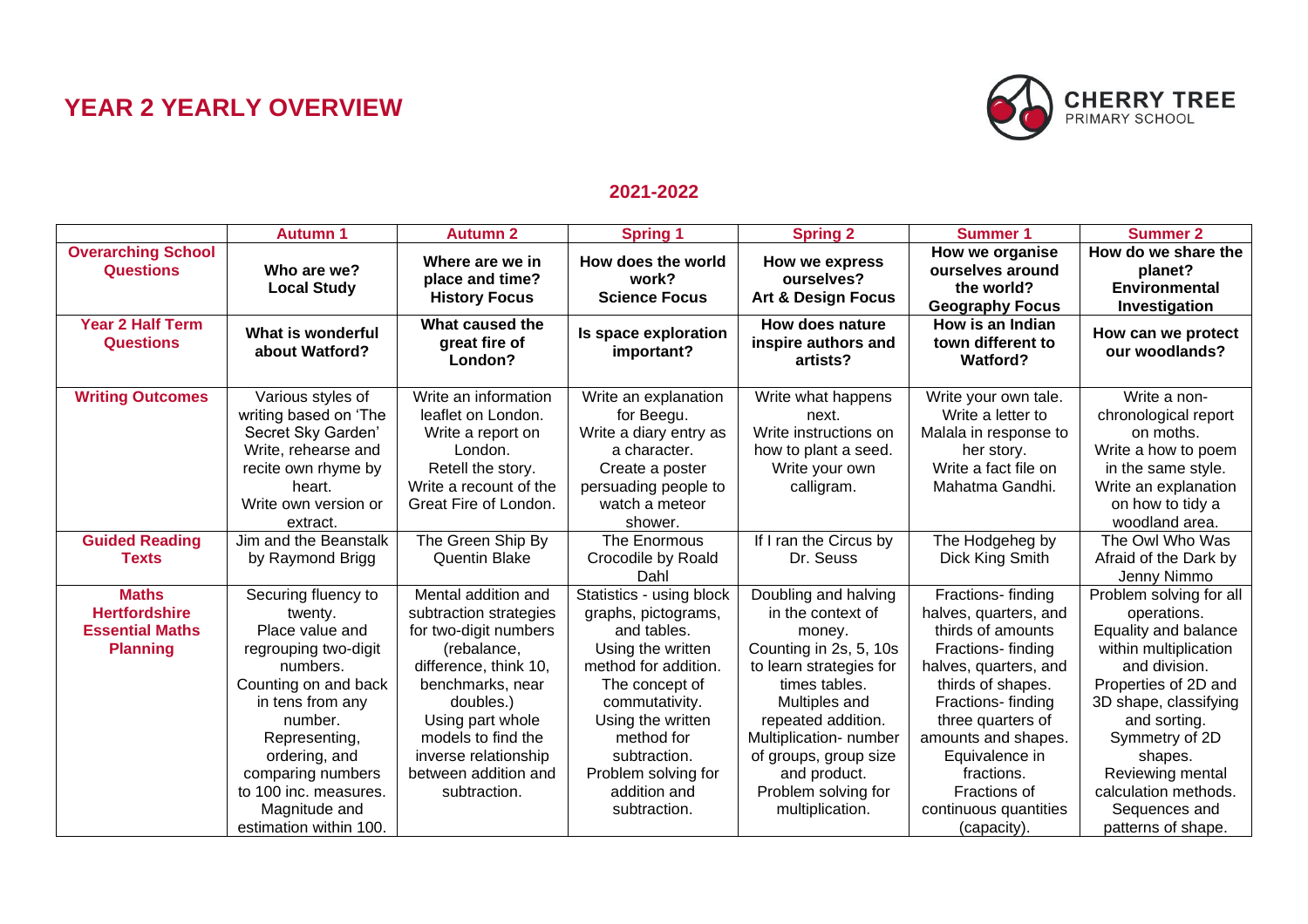|                                                               | Mental addition and<br>subtraction to 20<br>(reorder, rebalance<br>and benchmarks)<br>Finding complements<br>of 10 and 100 inc.<br>measures.                          | Making combinations<br>of coins and finding<br>change.<br>Comparing two-digit<br>numbers (difference,<br>more, less, fewer).<br>Estimation and<br>measure using<br>different scales.                                | Telling the time to:<br>o'clock, half past,<br>quarter past and<br>quarter to.<br>Estimating, ordering<br>and comparing time.                                                                    | Division (sharing and<br>grouping).<br>Problem solving for<br>division inc.<br>remainders. | Telling the time to the<br>nearest five minutes.                                                                                                                                 | Rotation of shapes<br>and right angles.<br>Place value and using<br>written methods for<br>addition and<br>subtraction for three<br>digits.                                                                                                                            |
|---------------------------------------------------------------|-----------------------------------------------------------------------------------------------------------------------------------------------------------------------|---------------------------------------------------------------------------------------------------------------------------------------------------------------------------------------------------------------------|--------------------------------------------------------------------------------------------------------------------------------------------------------------------------------------------------|--------------------------------------------------------------------------------------------|----------------------------------------------------------------------------------------------------------------------------------------------------------------------------------|------------------------------------------------------------------------------------------------------------------------------------------------------------------------------------------------------------------------------------------------------------------------|
| <b>Art &amp; Design</b>                                       | Portraits - in the style<br>of Picasso                                                                                                                                | <b>Great Fire of London</b><br>artwork                                                                                                                                                                              | Space artwork                                                                                                                                                                                    | <b>Illustrators of Fairy</b><br><b>Tales</b>                                               | Investigate the work<br>of Amirita Sher-Gil<br>S. H. Raza                                                                                                                        | Nature art                                                                                                                                                                                                                                                             |
| <b>Computing</b>                                              | Online safety<br>Coding                                                                                                                                               | Spreadsheets                                                                                                                                                                                                        | Spreadsheets<br>Questioning                                                                                                                                                                      | <b>Effective Searching</b><br><b>Creating Pictures</b>                                     | <b>Making Music</b>                                                                                                                                                              | Presenting ideas                                                                                                                                                                                                                                                       |
| Design &<br><b>Technology</b>                                 | Making model<br>playgrounds                                                                                                                                           | Structures - Medieval<br>houses and wooden<br>frames                                                                                                                                                                | Mechanisms and<br>Forces - levers &<br>sliders                                                                                                                                                   |                                                                                            | Sewing fabric animals                                                                                                                                                            | Weaving<br>Basic stitching<br>Textiles and natural<br>materials                                                                                                                                                                                                        |
| Geography                                                     | Local Study - What is<br>wonderful about<br>Watford?                                                                                                                  | How has London<br>changed over time?                                                                                                                                                                                | UK weather patterns<br>and The Earth from<br>Space                                                                                                                                               | Compass directions in<br>the school grounds                                                | Comparison Study -<br>Life in an Indian<br>village                                                                                                                               | How important are<br>trees? Protecting our<br>local woodlands                                                                                                                                                                                                          |
| <b>History</b>                                                | Significant historical<br>events, people, and<br>places in their own<br>locality -<br><b>Watford-</b><br>The development of<br><b>Watford Football</b><br><b>Club</b> | Events beyond living<br>memory that are<br>significant nationally<br>or globally<br><b>Great Fire of London</b><br><b>City Architecture -</b><br><b>Charles II &amp; the Gun</b><br>Powder Plot -<br>firework night | Events beyond living<br>memory that are<br>significant nationally<br>or globally<br><b>Space Flight - NEIL</b><br><b>ARMSTRONG</b><br>How did he get to<br>the moon?<br><b>Katherine Johnson</b> |                                                                                            | The lives of significant<br>individuals in the past<br>who have contributed<br>to national and<br>international<br>achievements<br><b>Mahatma Gandhi</b><br><b>Mother Teresa</b> | Changes within living<br>memory. Where<br>appropriate, these<br>should be used to<br>reveal aspects of<br>change in national life<br><b>Animal charities eg</b><br><b>World Wildlife Fund,</b><br><b>Woodland Trust,</b><br><b>Tiggywinkles</b><br><b>Jane Goodall</b> |
| <b>Modern Foreign</b><br><b>Languages -</b><br><b>Spanish</b> | Yo Aprendo Español<br>Where is Spain?<br>Saying Hello                                                                                                                 | Yo Aprendo Español<br>What is your name?<br>Nursery Rhymes -<br>Twinkle, twinkle                                                                                                                                    | Yo Aprendo Español<br>How are you?<br>Nursery Rhymes -<br>Old Macdonald                                                                                                                          | Caperucita Roja (Little<br>Red Riding Hood)                                                | Yo Aprendo Español<br>Numbers to 10<br>Nursery Rhymes -<br>Elephant                                                                                                              | Yo Aprendo Español -<br>Colours<br>Nursery Rhymes -<br>Wheels on the bus                                                                                                                                                                                               |
| <b>Music</b>                                                  | Singing:<br>Find the Striker<br>Listening:                                                                                                                            | Singing:<br>London's Burning<br>Listening:                                                                                                                                                                          | Singing:<br>Earth and Beyond<br>Listening:                                                                                                                                                       | Singing:<br>A cottage in a wood<br>Listening:                                              | Singing:<br>The Geography Song<br>Listening:<br>Sahela Re by Kishori<br>Amonkar                                                                                                  | Singing:<br>The Tree in the Wood<br>Listening:<br>Tales of Vienna Woods<br>by Johann Strauss II                                                                                                                                                                        |